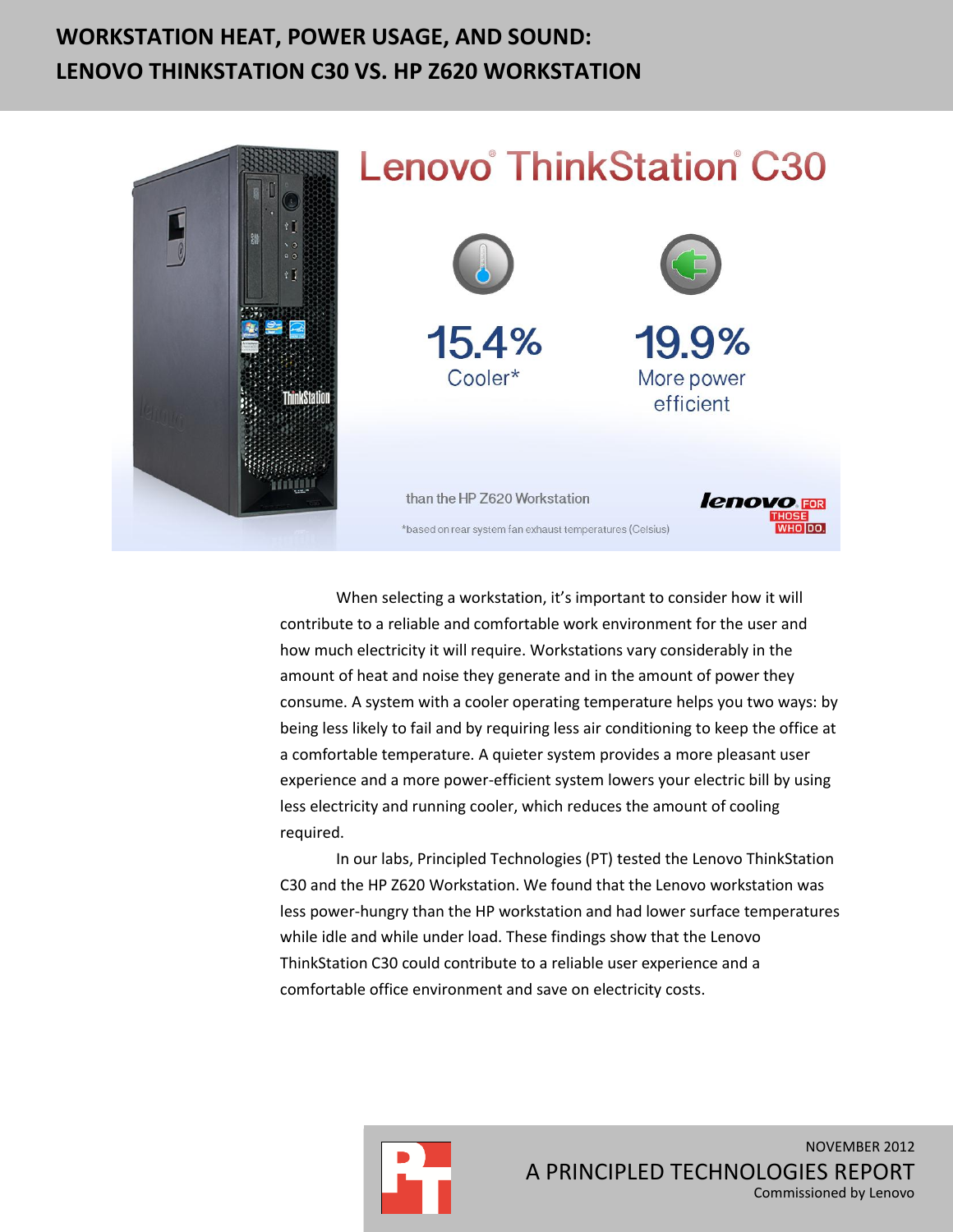# **WHICH WORKSTATION MAKES FOR A RELIABLE, POWER-EFFICIENT, AND PLEASANT WORK ENVIRONMENT?**

A workstation that generates more heat and noise and uses more power than necessary can be more prone to system failure, can be distracting and uncomfortable for workers , and can boost electricity bills—both because of the power the system itself draws and the power that additional air conditioning uses. To determine how two workstations compared on these fronts, we measured the heat, noise, and power consumption of the Lenovo ThinkStation C30 and the HP Z620 Workstation.

We performed the tests while the two systems were idle and again while they were running a heavy workload that consisted of two benchmarks stressing each system's hard disk, processor, and memory. Figure 1 presents highlights of our test results.

|                                               | <b>Lenovo ThinkStation C30</b> | <b>HP Z620 Workstation</b> | <b>Comparison</b>     |  |  |
|-----------------------------------------------|--------------------------------|----------------------------|-----------------------|--|--|
| Heat (degrees Celsius above room temperature) |                                |                            |                       |  |  |
| Rear system fan<br>exhaust (idle)             | $3.9^\circ$                    | $4.5^\circ$                | 15.4% cooler          |  |  |
| Average of 5 internal<br>locations (idle)     | $9.4^\circ$                    | $11.5^\circ$               | 22.3% cooler          |  |  |
| Power usage (watts)                           |                                |                            |                       |  |  |
| Idle                                          | 68.1                           | 85.0                       | Uses 19.9% less power |  |  |
| Under load                                    | 128.7                          | 149.1                      | Uses 13.7% less power |  |  |

**Figure 1: Test result summary. Lower numbers are better.**

For detailed specifications of our test systems, see [Appendix A.](#page-5-0) For details of our testing, see [Appendix B.](#page-8-0)

## **COOL UNDER PRESSURE**

The operating temperatures of computers vary considerably. While one advantage of a cooler workstation is obvious—no one wants a hot office workstations running at cooler temperatures also bring other benefits.

It is well known within the IT industry that operating temperatures degrade hardware reliability. Excess heat can cause hard drives, CPUs, memory, and other components to fail. For example, overheating can expand hard drive platters, causing hard drive failure. At the very least, excess heat can reduce the drive's effective operating life. According to a recent Fujitsu white paper, hard disk manufacturers now suggest cooler operating temperatures for drive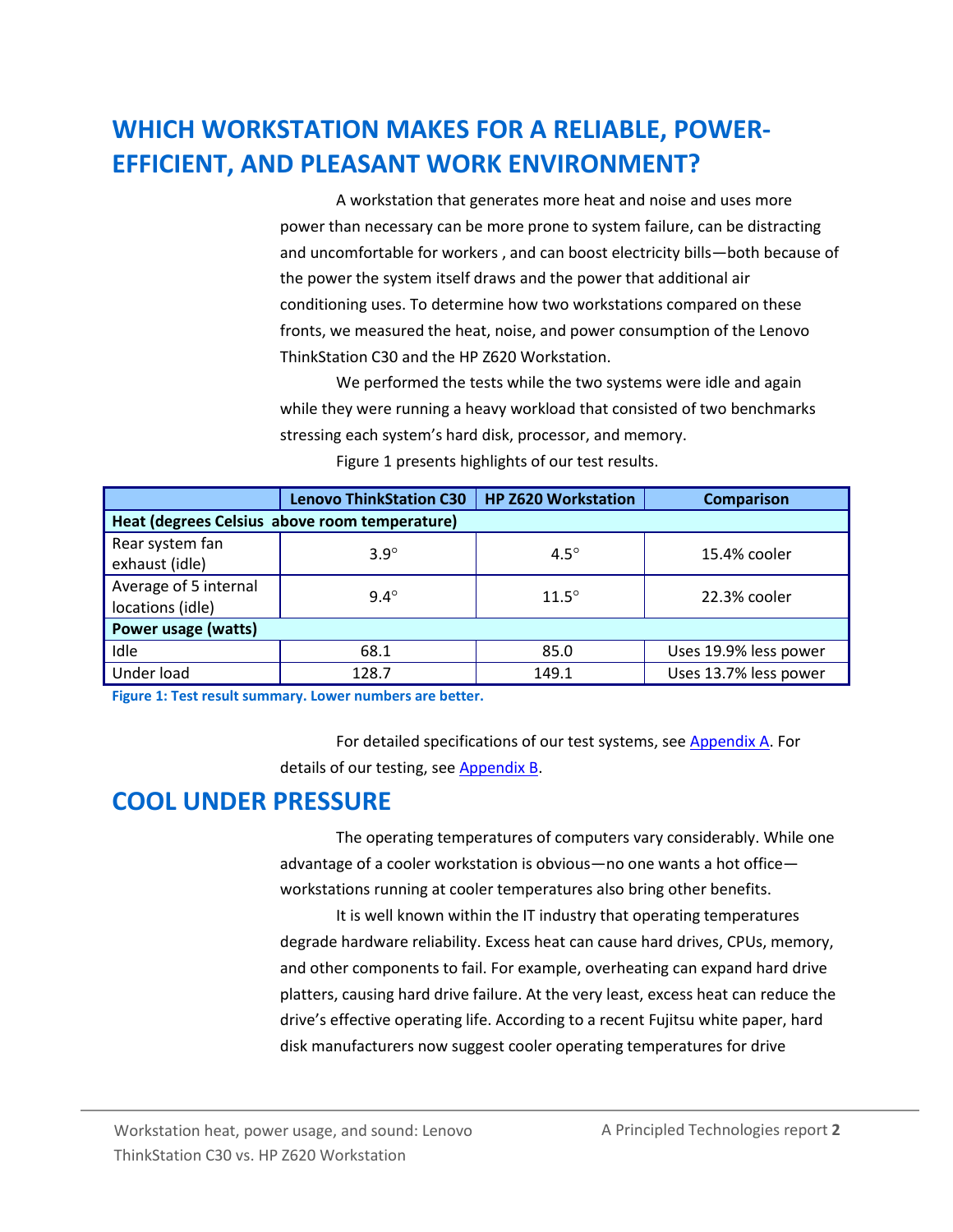enclosures.<sup>1</sup> Because many users fail to back up their data on a regular basis, adequate ventilation and cooling in a workstation goes a long way to avoiding problems such as catastrophic data loss due to hard drive failure.

Many workers are not fortunate enough to have control over the climate in their offices. Not only do workstations with higher operating temperatures place extra wear on hardware, but they can make an already warm office even more uncomfortable.

With system reliability and user comfort in mind, we measured the temperature of several key internal and external spots on the two workstations while they were idle and while they were running a heavy workload. However, given that most workstations run 24 hours a day, we believe the most appropriate measure of thermal performance is the temperature of the air exiting the rear exhaust when the workstation is idle.

For each of the locations, we measured the temperature three times and noted the number of degrees Celsius each measurement deviated from the ambient room temperature. Because the ambient temperature varied throughout our testing, the temperature difference between the ambient temperature and the surface temperature we recorded for each system makes the fairest comparison.

### **LESS POWER USED IS BETTER**

A workstation that uses less power saves you money when the electric bill comes. As Figure 2 shows, the Lenovo ThinkStation C30 used less power than the HP Z620 Workstation—19.9 percent less when the systems were idle and 13.7 percent less when they were under load. We used an Extech® Power Analyzer to measure power consumption while the systems were idle and under load.

<sup>&</sup>lt;sup>1</sup> [http://www.fujitsu.com/downloads/COMP/fcpa/hdd/sata-mobile-ext-duty\\_wp.pdf](http://www.fujitsu.com/downloads/COMP/fcpa/hdd/sata-mobile-ext-duty_wp.pdf)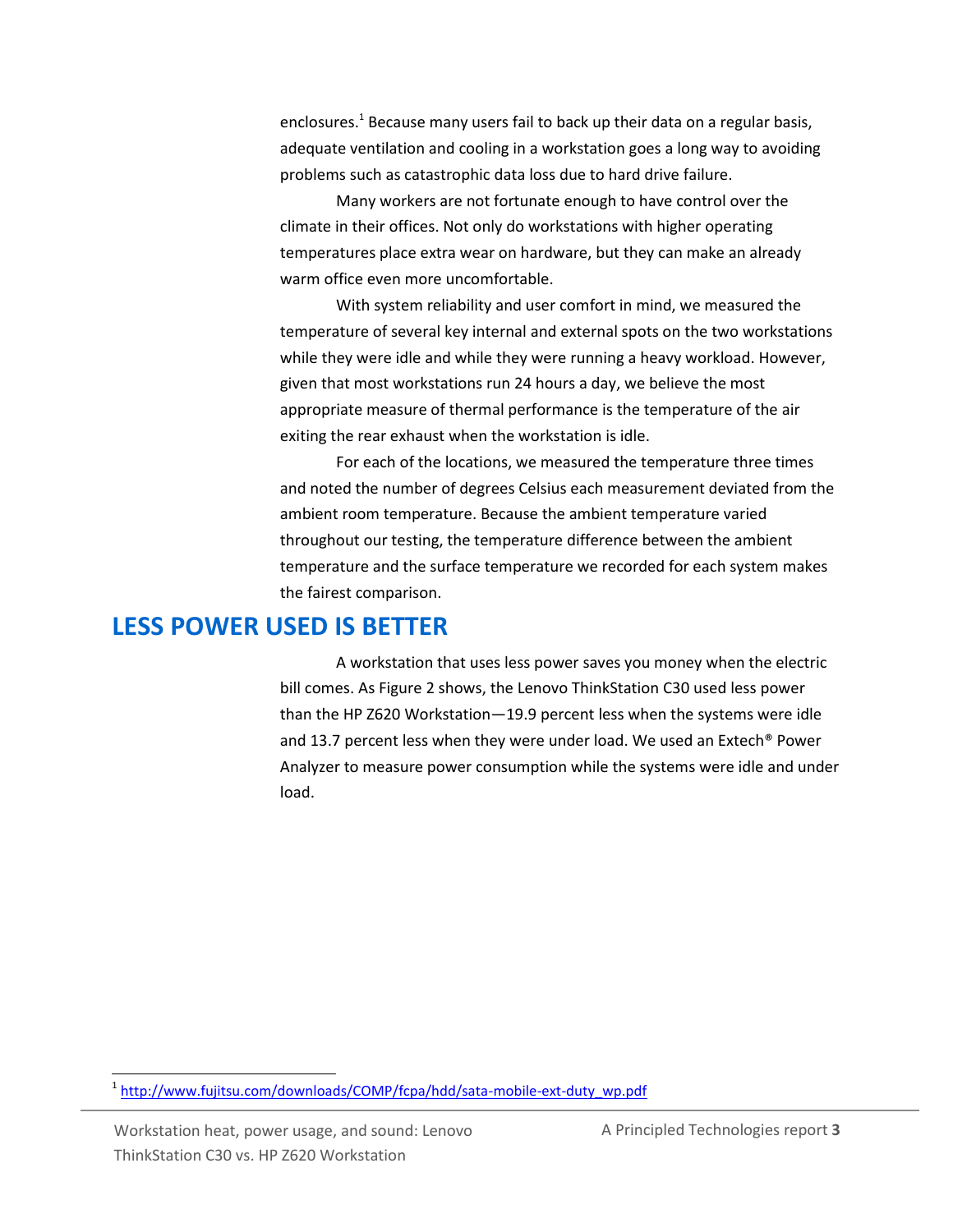

**Figure 2: The Lenovo ThinkStation C30 used up to 19.9 percent less power than the HP Z620 Workstation.**

## **QUIETER IS BETTER**

Any user, given a choice, would prefer a quiet system to a noisy one. As Figure 3 shows, the Lenovo ThinkStation C30 was louder than the HP Z620 Workstation. We calculated the difference in perceived volume with the two workstations using the following formula<sup>2</sup> for sound level change:

 $\Delta L = 10 \cdot \log 2x = 33.22 \cdot \log(x)$ 

The change in sound level  $(\Delta L)$  is related to the ratio for loudness (or volume) by using the calculated  $\Delta L$  as follows:

$$
x=10^{\frac{\Delta L}{33.22}}=2^{\frac{\Delta L}{10}}
$$

For example, if the level change ( $\Delta L$ ) is 0.2dB, the ratio for loudness is 1.014x, or 1.4 percent louder.

Using this approach, we determined that the Lenovo ThinkStation C30 was 1.4 percent louder than the HP Z620 Workstation when the systems were idle and 21.4 percent louder when they were under load.

 $\overline{a}$ 

<sup>&</sup>lt;sup>2</sup> <http://www.sengpielaudio.com/calculator-levelchange.htm>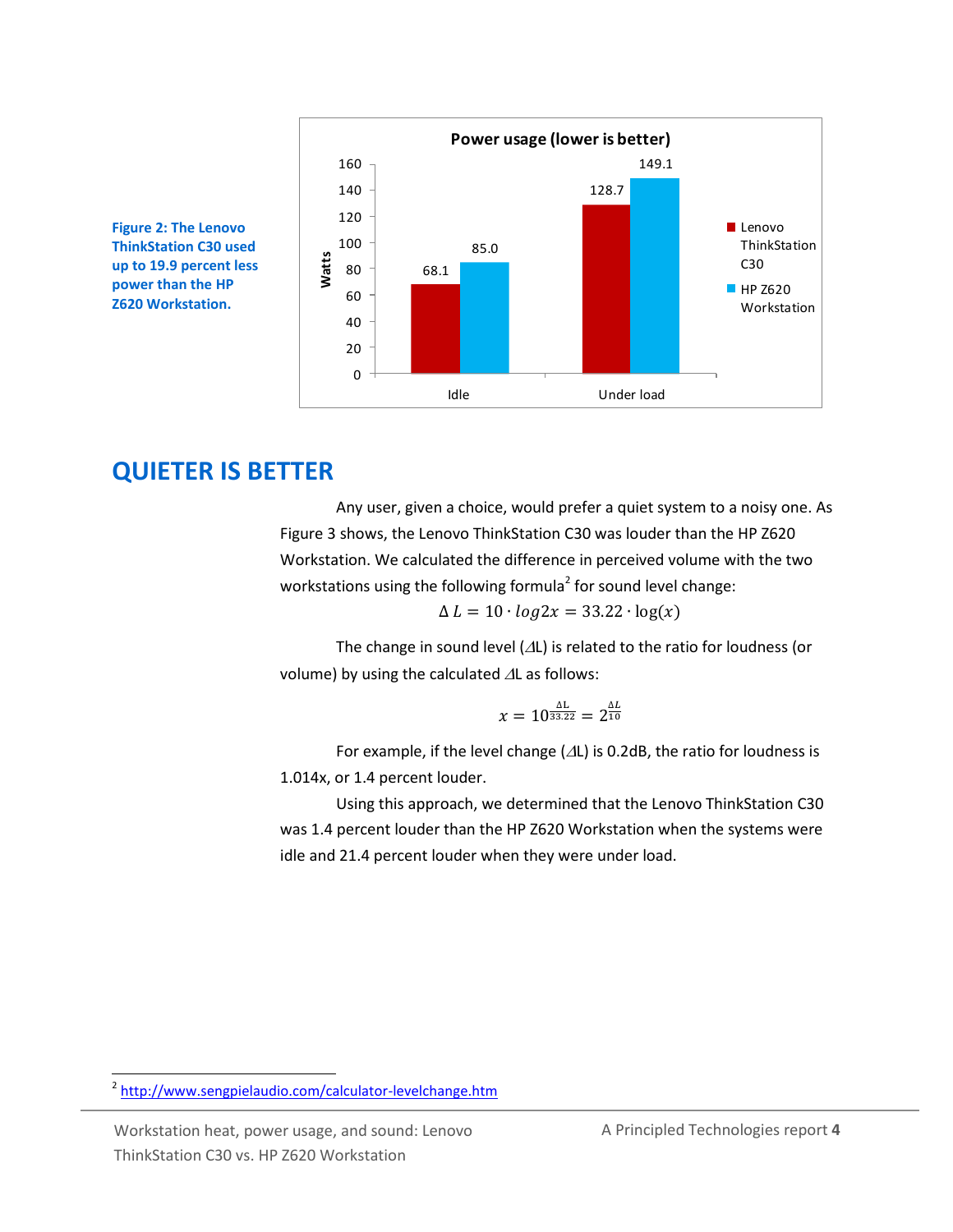

**Figure 3: The HP Z620 Workstation was quieter than the Lenovo ThinkStation C30 both when idle and when under load.**

## **IN CONCLUSION**

A workstation that runs in a quiet and cool manner and uses less power is a great boon to workers and the companies they work for. In our tests, both when idle and when under load, the Lenovo ThinkStation C30 ran at lower surface temperatures than the HP Z620 Workstation and used less power. These findings make the Lenovo ThinkStation C30 an excellent choice for those who want to provide a reliable, comfortable work environment while using less power.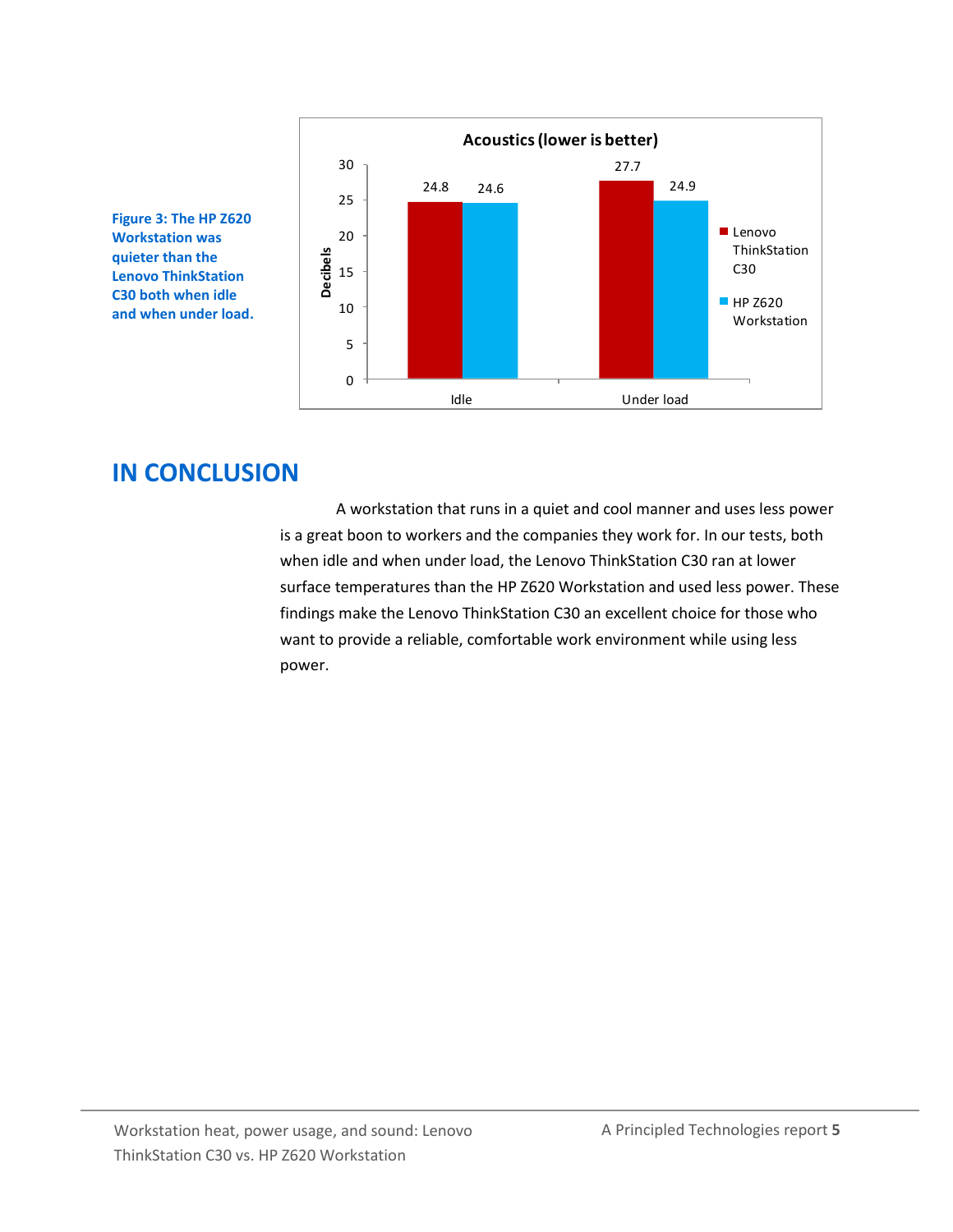# <span id="page-5-0"></span>**APPENDIX A: DETAILED SYSTEM CONFIGURATION**

Figure 4 presents detailed configuration information for the two systems we tested.

| <b>System</b>                             | Lenovo<br><b>ThinkStation C30</b> | <b>HP Z620 Workstation</b>      |  |  |  |
|-------------------------------------------|-----------------------------------|---------------------------------|--|--|--|
| <b>General</b>                            |                                   |                                 |  |  |  |
| Number of processor packages              | $\overline{2}$                    | $\overline{2}$                  |  |  |  |
| Number of cores per processor             | $\overline{4}$                    | $\overline{4}$                  |  |  |  |
| Number of hardware threads per<br>core    | $\mathbf{1}$                      | $\mathbf{1}$                    |  |  |  |
| Total number of system threads            | 8                                 | 8                               |  |  |  |
| System power management<br>policy         | <b>ThinkCentre Default</b>        | <b>Balanced</b>                 |  |  |  |
| Processor power-saving option             | <b>EIST</b>                       | <b>EIST</b>                     |  |  |  |
| <b>CPU</b>                                |                                   |                                 |  |  |  |
| Vendor                                    | Intel <sup>®</sup>                | Intel                           |  |  |  |
| Name                                      | Xeon <sup>®</sup>                 | Xeon                            |  |  |  |
| Model number                              | E5-2603                           | E5-2603                         |  |  |  |
| Stepping                                  | M1                                | M1                              |  |  |  |
| Socket type                               | LGA2011                           | LGA2011                         |  |  |  |
| <b>Bus/Core Ratio</b>                     | 18                                | 18                              |  |  |  |
| Core frequency (GHz)                      | 1.80                              | 1.80                            |  |  |  |
| Intel QuickPath Interconnect<br>Speed     | 6.4 GT/s                          | $6.4$ GT/s                      |  |  |  |
| L1 cache                                  | 256 KB (32 KB + 32 KB per core)   | 256 KB (32 KB + 32 KB per core) |  |  |  |
| L <sub>2</sub> cache                      | 1 MB (256 KB per core)            | 1 MB (256 KB per core)          |  |  |  |
| L3 cache                                  | 10 MB (shared)                    | 10 MB (shared)                  |  |  |  |
| Platform                                  |                                   |                                 |  |  |  |
| Vendor                                    | Lenovo                            | HP                              |  |  |  |
| Motherboard model number                  | Lenovo                            | 158A                            |  |  |  |
| Motherboard chipset                       | Intel C602                        | Intel C602                      |  |  |  |
| <b>BIOS</b> name and version              | Lenovo A1KT39AUS<br>(08/10/2012)  | HP J61 v01.14 (07/17/2012)      |  |  |  |
| <b>Memory module(s)</b>                   |                                   |                                 |  |  |  |
| Vendor and model number                   | Micron® MT9JSF25672PZ-<br>1G6M1FE | Nanya® NT2GC72B89G0NF-DI        |  |  |  |
| <b>Type</b>                               | PC3-12800                         | PC3-12800                       |  |  |  |
| Speed (MHz)                               | 1600                              | 1600                            |  |  |  |
| Speed running in the system<br>(MHz)      | 1600                              | 1600                            |  |  |  |
| Timing/Latency (tCL-tRCD-tRP-<br>tRASmin) | $7 - 7 - 7 - 19$                  | $7 - 7 - 7 - 19$                |  |  |  |
| Size (MB)                                 | 2048                              | 2048                            |  |  |  |
| Number of memory module(s)                | $\sqrt{4}$                        | $\overline{4}$                  |  |  |  |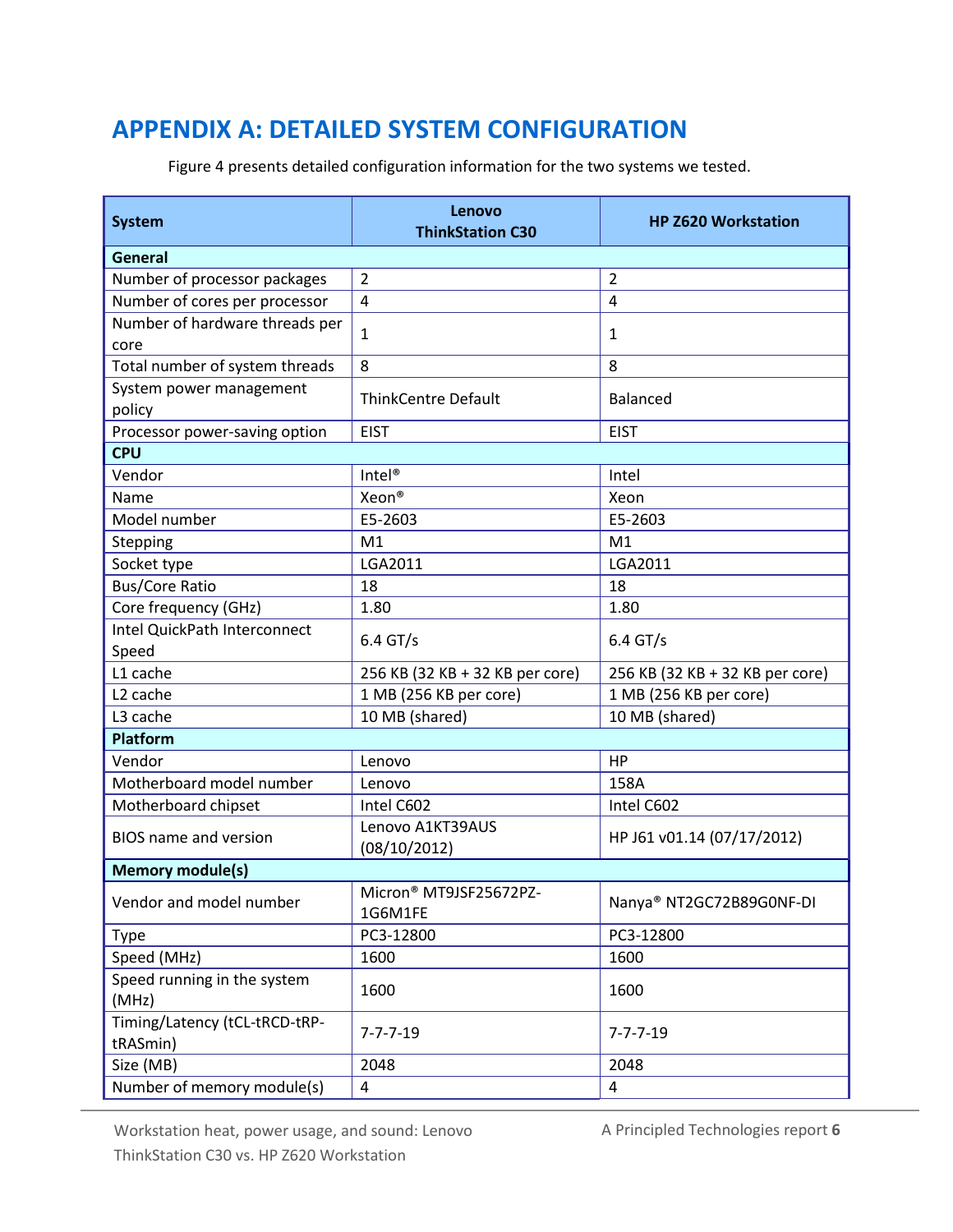| <b>System</b>                                     | Lenovo<br><b>ThinkStation C30</b>             | <b>HP Z620 Workstation</b>      |  |  |
|---------------------------------------------------|-----------------------------------------------|---------------------------------|--|--|
| Total amount of system RAM<br>(GB)                | 8                                             | 8                               |  |  |
| Chip organization (single-<br>sided/double-sided) | Double-sided                                  | Double-sided                    |  |  |
| Channel (single/dual/quad)                        | Quad                                          | Quad                            |  |  |
| <b>Hard disk</b>                                  |                                               |                                 |  |  |
| Vendor and model number                           | Seagate® ST500DM002-1BD14                     | Seagate ST500DM002-1BD14        |  |  |
| Number of disks in system                         | $\mathbf{1}$                                  | $\overline{1}$                  |  |  |
| Size (GB)                                         | 500                                           | 500                             |  |  |
| Buffer size (MB)                                  | 16                                            | 16                              |  |  |
| <b>RPM</b>                                        | 7,200                                         | 7,200                           |  |  |
| Type                                              | SATA 6.0Gb/s                                  | SATA 6.0Gb/s                    |  |  |
|                                                   | Intel C600 Series Chipset SATA                | Intel C600 Series Chipset SATA  |  |  |
| Controller                                        | <b>RAID Controller</b>                        | <b>RAID Controller</b>          |  |  |
| <b>Driver</b>                                     | Intel 3.2.0.1126 (06/20/2012)                 | Intel 3.1.0.1068 (03/15/2012)   |  |  |
| <b>Operating system</b>                           |                                               |                                 |  |  |
| Name                                              | Microsoft <sup>®</sup> Windows <sup>®</sup> 7 | Microsoft Windows 7             |  |  |
|                                                   | Professional x64                              | Professional x64                |  |  |
| <b>Build number</b>                               | 7601                                          | 7601                            |  |  |
| Service Pack                                      | 1                                             | $\mathbf{1}$                    |  |  |
| File system                                       | <b>NTFS</b>                                   | <b>NTFS</b>                     |  |  |
| Kernel                                            | ACPI x64-based PC                             | ACPI x64-based PC               |  |  |
| Language                                          | English                                       | English                         |  |  |
| Microsoft DirectX version                         | 11                                            | 11                              |  |  |
| <b>Graphics</b>                                   |                                               |                                 |  |  |
| Vendor and model number                           | NVIDIA <sup>®</sup> Quadro <sup>®</sup> 600   | NVIDIA Quadro 600               |  |  |
| Type                                              | <b>Discrete</b>                               | <b>Discrete</b>                 |  |  |
| Chipset                                           | Quadro 600                                    | Quadro 600                      |  |  |
| <b>BIOS</b> version                               | 70.8.7c.0.1                                   | 70.8.88.0.7                     |  |  |
| Total available graphics memory<br>(MB)           | 4,839                                         | 4827                            |  |  |
| Dedicated video memory (MB)                       | 1,024                                         | 1024                            |  |  |
| System video memory (MB)                          | 0                                             | $\overline{0}$                  |  |  |
| Shared system memory (MB)                         | 3,815                                         | 3803                            |  |  |
| Resolution                                        | 1,280 x 1,024                                 | 1280 x 1024                     |  |  |
|                                                   | NVIDIA 8.17.12.7642                           | NVIDIA 8.17.12.9670             |  |  |
| <b>Driver</b>                                     | (12/10/2011)                                  | (04/27/2012)                    |  |  |
| Sound card/subsystem                              |                                               |                                 |  |  |
| Vendor and model number                           | Realtek™ High Definition Audio                | Realtek High Definition Audio   |  |  |
| <b>Driver</b>                                     | Realtek 6.0.1.6581 (02/29/2012)               | Realtek 6.0.1.6449 (08/30/2011) |  |  |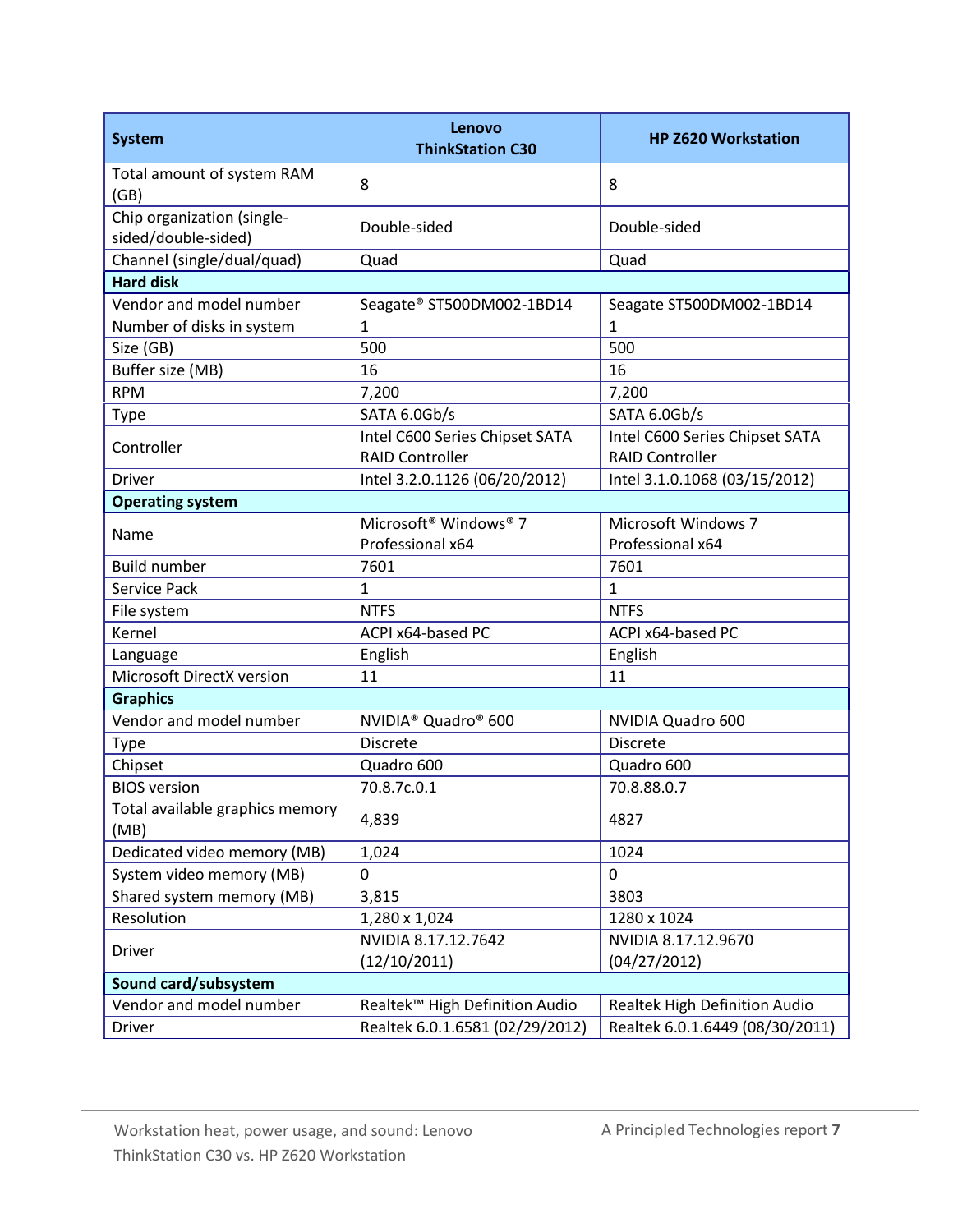| <b>System</b>           | Lenovo<br><b>ThinkStation C30</b> | <b>HP Z620 Workstation</b>    |  |  |  |
|-------------------------|-----------------------------------|-------------------------------|--|--|--|
| <b>Ethernet #1</b>      |                                   |                               |  |  |  |
| Vendor and model number | Intel 82579LM Gigabit             | Intel 82574L Gigabit          |  |  |  |
| Driver                  | Intel 11.15.16.0 (01/11/2012)     | Intel 11.14.48.0 (10/13/2011) |  |  |  |
| Ethernet #2             |                                   |                               |  |  |  |
| Vendor and model number | N/A                               | Intel 82579LM Gigabit         |  |  |  |
| Driver                  | N/A                               | Intel 11.15.16.0 (01/11/2012) |  |  |  |
| <b>Optical drive(s)</b> |                                   |                               |  |  |  |
| Vendor and model number | LG DH40N                          | HP DH16ACSHR                  |  |  |  |
| <b>Type</b>             | DVD-ROM                           | DVD-RW                        |  |  |  |
| <b>USB ports</b>        |                                   |                               |  |  |  |
| Number                  | 12                                | 9                             |  |  |  |
| <b>Type</b>             | 10 x USB 2.0, 2 x USB 3.0         | 5 x USB 2.0, 4 x USB 3.0      |  |  |  |
| Other                   | Serial port                       | DisplayPort                   |  |  |  |
| IEEE 1394 ports         |                                   |                               |  |  |  |
| Number                  | 0                                 | $\overline{2}$                |  |  |  |
| <b>Monitor</b>          |                                   |                               |  |  |  |
| <b>Type</b>             | ViewSonic VG730m                  | ViewSonic VG730m              |  |  |  |
| Screen size (inches)    | 17                                | 17                            |  |  |  |
| Refresh rate (Hz)       | 60                                | 60                            |  |  |  |

**Figure 4: System configuration information.**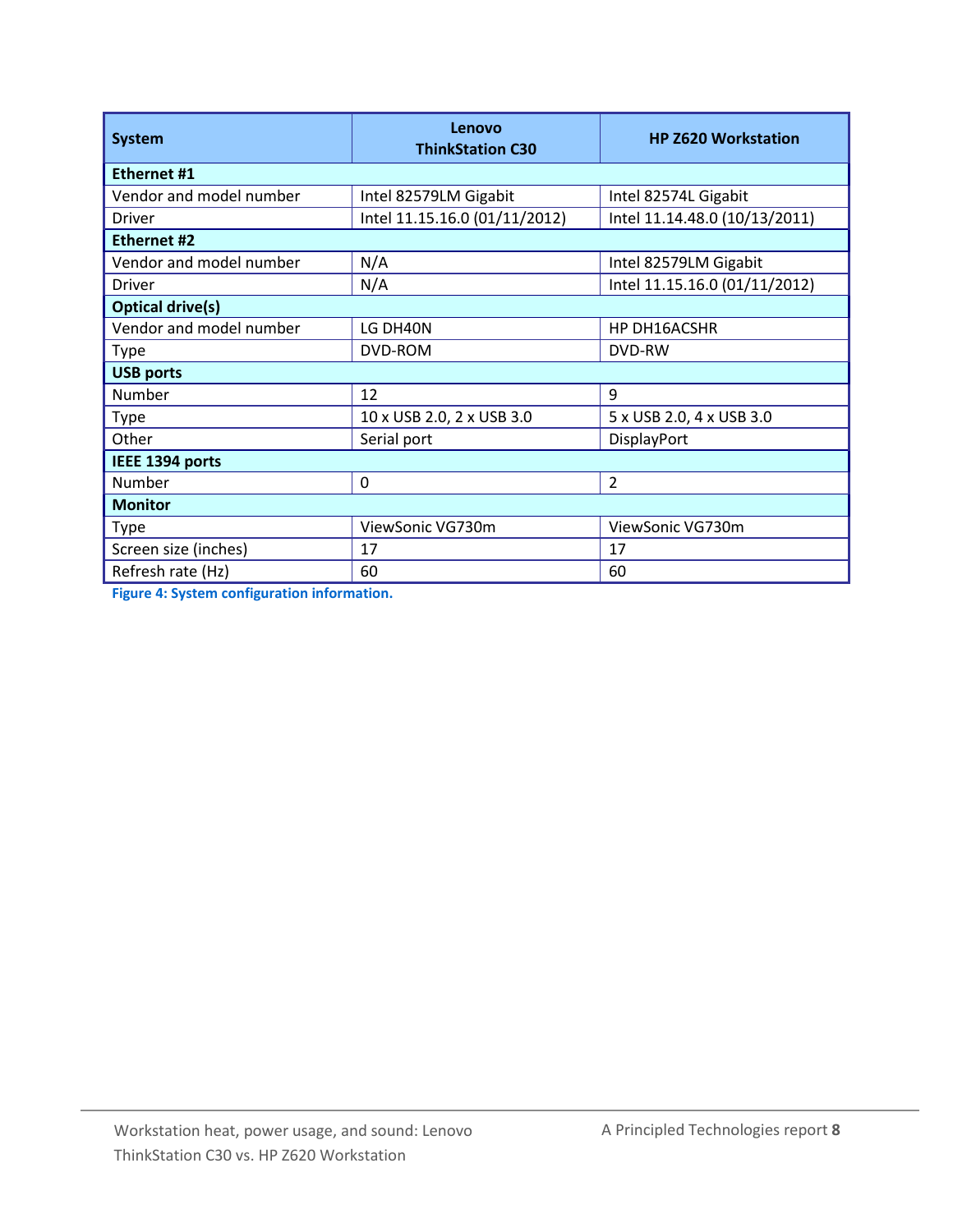# <span id="page-8-0"></span>**APPENDIX B: DETAILED TEST METHODOLOGY**

### **Measuring surface temperature**

#### **Test requirements**

- Fluke<sup>®</sup> 2680A Data Acquisition System
- PassMark BurnInTest Professional
- Linpack benchmark

#### **Measuring system temperature and power while idle**

#### *Setting up the test*

- 1. Set the power plan to the manufacturer's default setting. Set the display brightness to 100 percent:
	- a. Click Start.
	- b. In the Start menu's quick search field, type Power Options
	- c. Move the Screen brightness slider all the way to the right.
- 2. Set the remaining power plan settings as follows:
	- Dim the display: Never
	- Turn off the display: Never
	- Put the computer to sleep: Never
- 3. Disable the screen saver.
- 4. Place the workstation, mouse, keyboard, and display in a windowless, climate-controlled room.
- 5. Attach a Type T thermocouple to the exterior of the workstation at the following locations:
	- Front center
	- Top
	- Side opposite the motherboard
	- Side closest to the motherboard
	- Back in center of power supply exhaust
- 6. Attach a Type T thermocouple to the following locations inside the case:
	- On the hard drive
	- On the CPU heatsink
	- On the VRM FET
	- On the chipset heatsink
	- On one DIMM
- 7. Close the case.
- 8. Configure the Fluke 2680A Data Acquisition System to take measurements from the temperature probes and one ambient temperature probe using the Fluke DAQ software.
	- a. Connect the Type T thermocouples to channels in the Fluke Fast Analog Input module (FAI).
	- b. In the Fluke DAQ software, click each surface temperature channel, select Thermocouple from the list of Functions, and choose T from the list of ranges.
	- c. Label each channel with the location associated with each thermocouple.
	- d. In the Fluke DAQ software, click the ambient temperature channel, select Thermocouple from the list of Functions, and choose T from the list of ranges.
	- e. Label this channel Ambient.
- 9. While running each test, use a Fluke 2680A Data Acquisition System to monitor ambient and temperature at each interior and exterior point.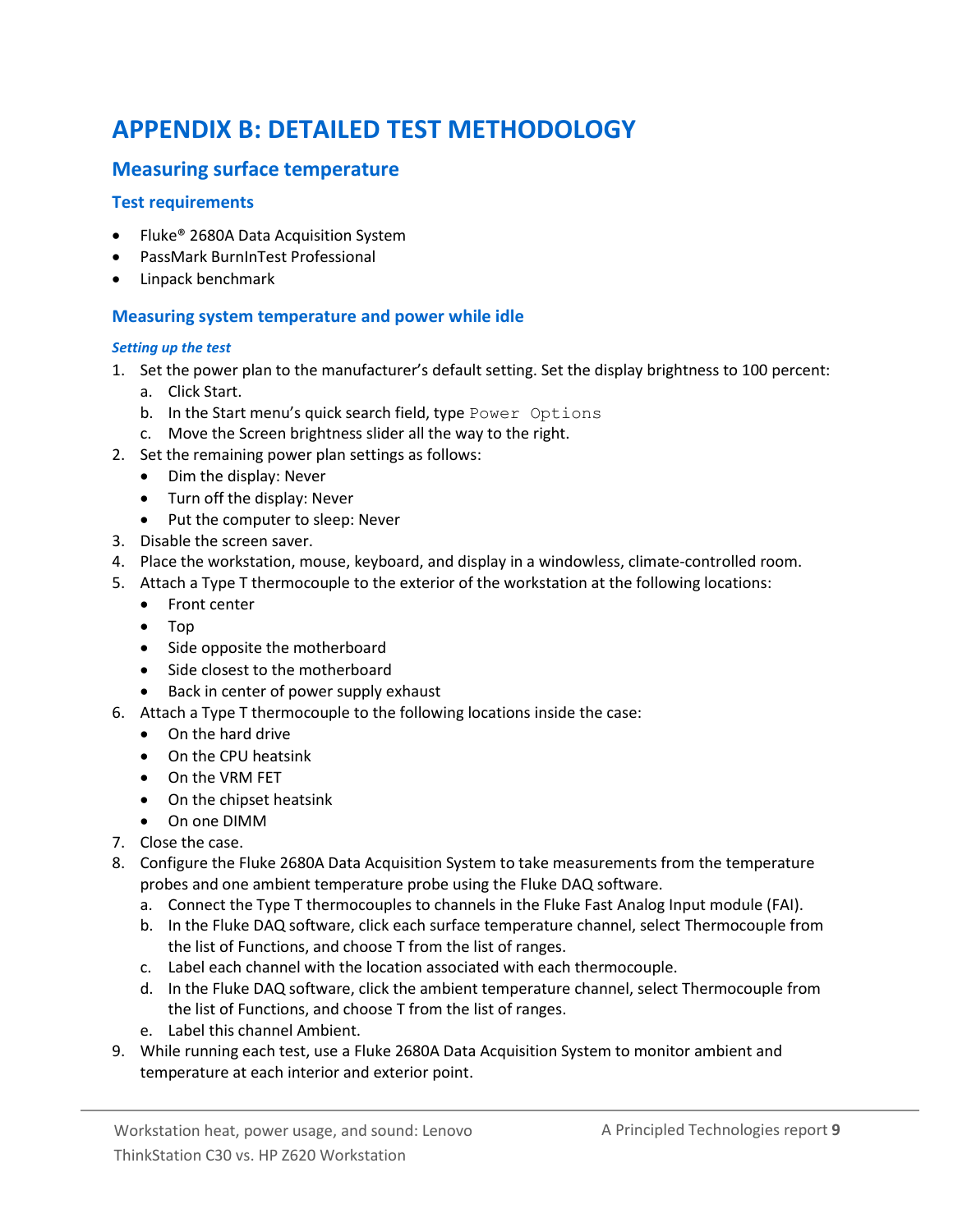- 10. Connect the power cord from the workstation to the Extech Instruments 380803 Power Analyzer's DC output load power outlet.
- 11. Plug the power cord from the Power Analyzer's DC input voltage connection into a power outlet.
- 12. Connect a separate host computer to the Power Analyzer using an RS-232 cable. This computer will monitor and collect the power measurement data.
- 13. Turn on the Extech Power Analyzer by pressing the green On/Off button.
- 14. Turn on the host computer.
- 15. Insert the Extech software installation CD into the host computer, and install the software.
- 16. Once installed, launch the Extech Power Analyzer software, and configure the correct COM port.

#### *Running the test*

- 1. Boot the system and bring up an elevated command prompt:
	- Select Windows Start orb.
	- Type cmd and press Control-Shift-Enter.
- 2. Type Cmd.exe /c start /wait Rundll32.exe advapi32.dll,ProcessIdleTasks Do not interact with the system until the command completes.
- 3. After the command completes, wait 15 minutes before running the test.
- 4. Start the Fluke 2680A data logger using the Fluke DAQ software, and begin recording power with the Extech Power Analyzer.
- 5. Allow the workstation to sit idle for 1 hour.
- 6. After 1 hour, stop the Fluke 2680A data logger using the Fluke DAQ software, and the Power Analyzer data logger.
- 7. Export the thermal measurements to a CSV file. The Power Analyzer creates a CSV file as it collects that data.
- 8. Use the thermal measurement CSV file to find and report the highest temperature measured at each location during the test.
- 9. Use the Power Analyzer CSV to calculate the average power draw in watts during the test.
- 10. Power the workstation off for 1 hour, and allow it to return to room temperature.
- 11. Repeat steps 1 through 9 two more times.

#### **Measuring system temperature and power while under load**

#### *Setting up the test*

- 1. Download PassMark BurnInTest Professional 7.0 fro[m http://www.passmark.com/products/bit.htm.](http://www.passmark.com/products/bit.htm)
- 2. Double-click bitpro\_x64.exe to run setup.
- 3. At the Welcome screen, click Next.
- 4. Accept the license agreement, and click Next.
- 5. At the Choose Install Location screen, accept the default location of C:\Program Files\BurnInTest, and click Next.
- 6. At the Select Start Menu Folder screen, click Next.
- 7. At the Ready to Install screen, click Install.
- 8. At the Completing the BurnInTest Setup Wizard screen, deselect View Readme.txt, and click Finish to launch BurnInTest.
- 9. At the Purchasing information screen, copy and paste the Username and key, and click Continue.
- 10. At the Key accepted screen, click OK.
- 11. Select Test selection and duty cycles from the Configuration menu item.
- 12. Select CPU, 2D Graphics, 3D Graphics, and Disk(s), and deselect all other subsystems.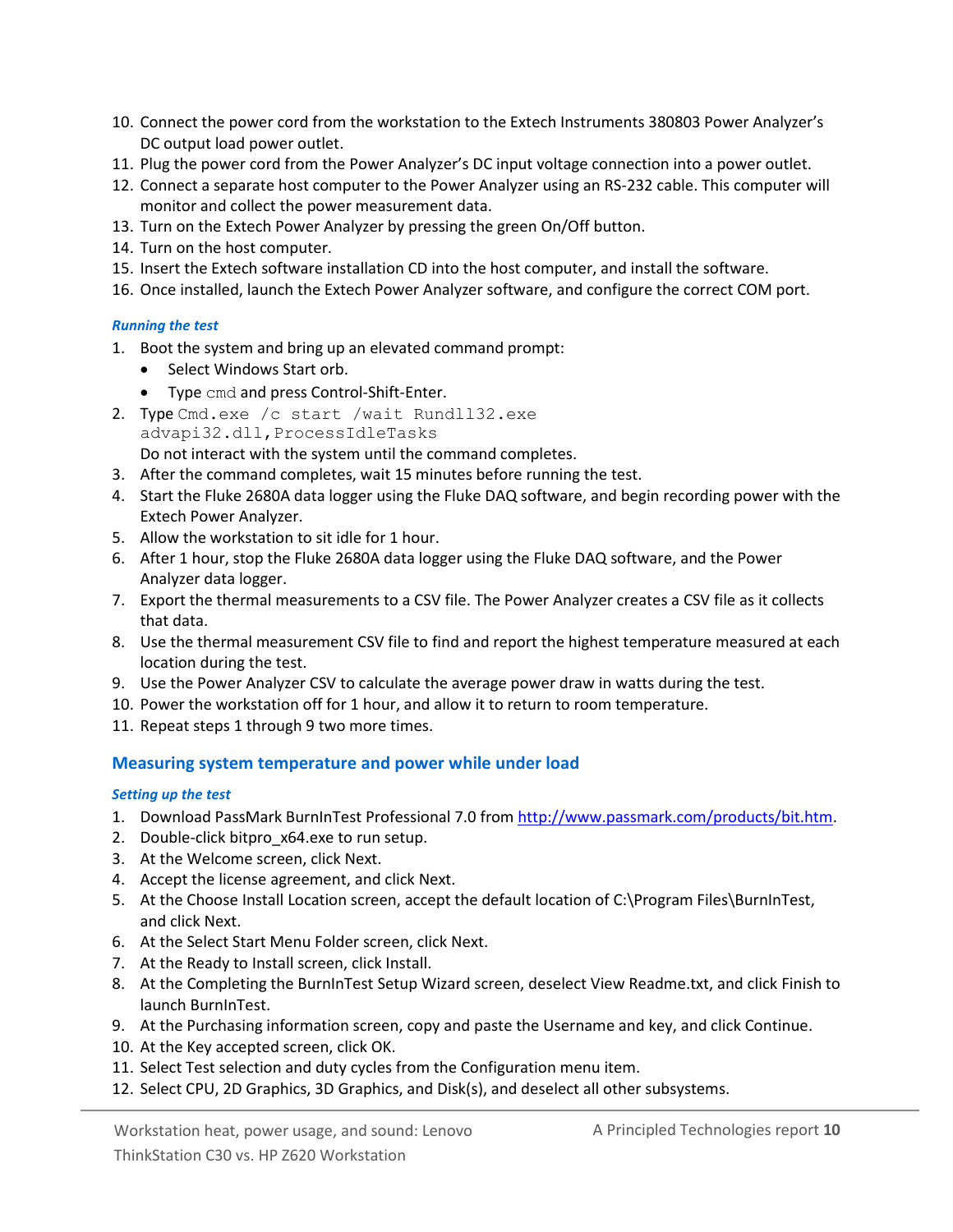- 13. Set load to 100, and click OK.
- 14. Select Test Preferences from the Configuration menu item and set or verify the following by clicking on each tab:
	- Disk: select C: drive
	- Logging: select Turn automatic logging on
	- 2D Graphics: select All available Video Memory
	- 3D Graphics: use defaults
	- CPU: use defaults
- 15. Unpack the Linpack benchmark and adjust the number of instances, problem size, and leading dimension size so that the CPU is at 100% utilization, and the memory is as close to 100% utilization as possible. We used a batch file to run the number of instances we determined for each workstation.

#### *Running the test*

- 1. Boot the system and launch PassMark BurnInTest by double-clicking the desktop icon.
- 2. Bring up an elevated command prompt:
	- a. Select Windows Start orb.
	- b. Type cmd and press Control-Shift-Enter.
- 3. Type Cmd.exe /c start /wait Rundll32.exe advapi32.dll,ProcessIdleTasks Do not interact with the system until the command completes.
- 4. After the command completes, wait 15 minutes before running the test.
- 5. Click Start Selected Tests in the BurnInTest V7.0 Pro screen, and double-click the Linpack benchmark batch file.
- 6. Start the Fluke 2680A data logger using the Fluke DAQ software, and begin recording power with the Extech Power Analyzer.
- 7. After 1 hour, stop the Fluke 2680A data logger using the Fluke DAQ software, and the Power Analyzer data logger.
- 8. Export the thermal measurements to a CSV file. The Power Analyzer creates a CSV file as it collects that data.
- 9. Use the thermal measurement CSV file to find and report the highest temperature measured at each location during the test.
- 10. Use the Power Analyzer CSV to calculate the average power draw in watts during the test.
- 11. Power the workstation off for 1 hour, and allow it to return to room temperature.
- 12. Repeat the steps 1 through 11 two more times.

#### **Measuring acoustics**

#### **Test requirements**

- Extech SDL600 Sound Level Meter/Datalogger with SD card
- PassMark BurnInTest Professional

#### **Measuring acoustics of the workstation while idle**

#### *Setting up the test*

1. Place the workstation, mouse, keyboard, and display in a windowless, sound-proofed professional sound booth.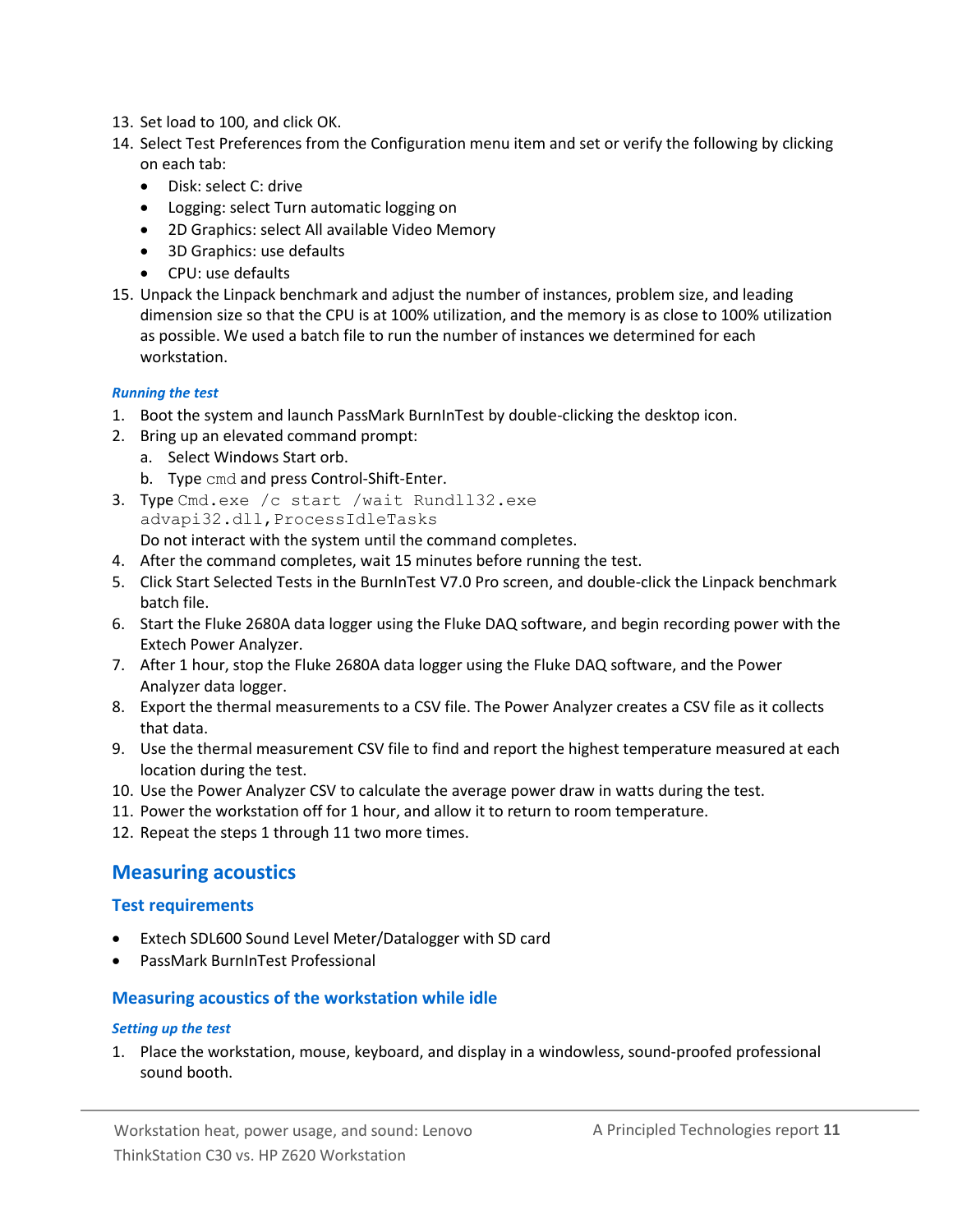2. Set the Extech SDL600 on a tripod so that it is 3 feet in front of, and 2 feet above the workstation.

#### *Running the test*

- 1. Boot the system and bring up an elevated command prompt:
	- Select Windows Start orb.
	- Type cmd and press Control-Shift-Enter.
- 2. Type Cmd.exe /c start /wait Rundll32.exe advapi32.dll,ProcessIdleTasks Do not interact with the system until the command completes.
- 3. After the command completes, wait 5 minutes before running the test.
- 4. Start the Extech SDL600 Sound Level Meter/Datalogger and allow the workstation to sit idle for 1 hour.
- 5. After 1 hour, stop the Extech SDL600.
- 6. Power the workstation off for 10 minutes.
- 7. Copy the log file from the Extech SDL600 SD card.
- 8. Repeat steps 1 through 7 two more times.

### **Measuring acoustics of the workstation while under load**

#### *Setting up the test*

Ensure that PassMark BurnInTest Professional 7.0 and the Linpack benchmark are set up on your system.

#### *Running the test*

- 1. Boot the system and launch PassMark BurnInTest by double-clicking the desktop icon.
- 2. Bring up an elevated command prompt:
	- Select Windows Start orb.
	- Type cmd and press Control-Shift-Enter.
- 3. Type Cmd.exe /c start /wait Rundll32.exe advapi32.dll,ProcessIdleTasks Do not interact with the system until the command completes.
- 4. After the command completes, wait 15 minutes before running the test.
- 5. Click Start Selected Tests in the BurnInTest V7.0 Pro screen, double-click the Linpack benchmark batch file, and start the Extech SDL600 Sound Level Meter/Datalogger.
- 6. After 1 hour, stop the Extech SDL600.
- 7. Power the workstation off for 10 minutes.
- 8. Copy the log file from the Extech SDL600 SD card.
- 9. Repeat steps 1 through 8 two more times.

### **Measuring power consumption**

To record each workstation's power consumption during each test, we used an Extech Instruments [\(www.extech.com\)](http://www.extech.com/) 380803 Power Analyzer/Datalogger. We connected the power cord from the server under test to the Power Analyzer's output load power outlet. We then plugged the power cord from the Power Analyzer's input voltage connection into a power outlet.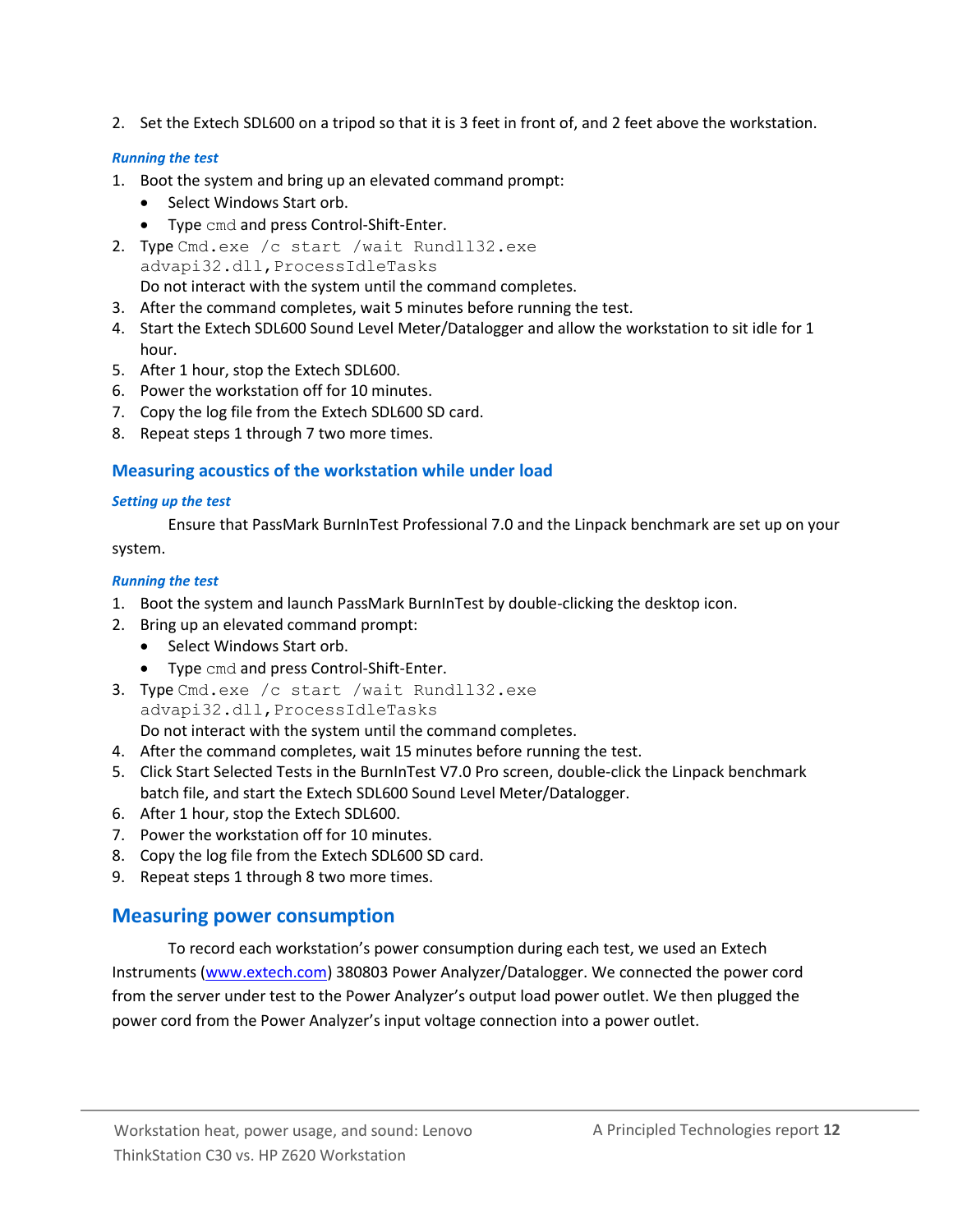We used the Power Analyzer's Data Acquisition Software (version 2.11) to capture all recordings. We installed the software on a separate Intel processor-based PC, which we connected to the Power Analyzer via an RS-232 cable. We captured power consumption at one-second intervals.

We then recorded the power usage (in watts) for each system during the testing at 1-second intervals. To compute the average power usage, we averaged the power usage during the time the system was producing its peak performance results.